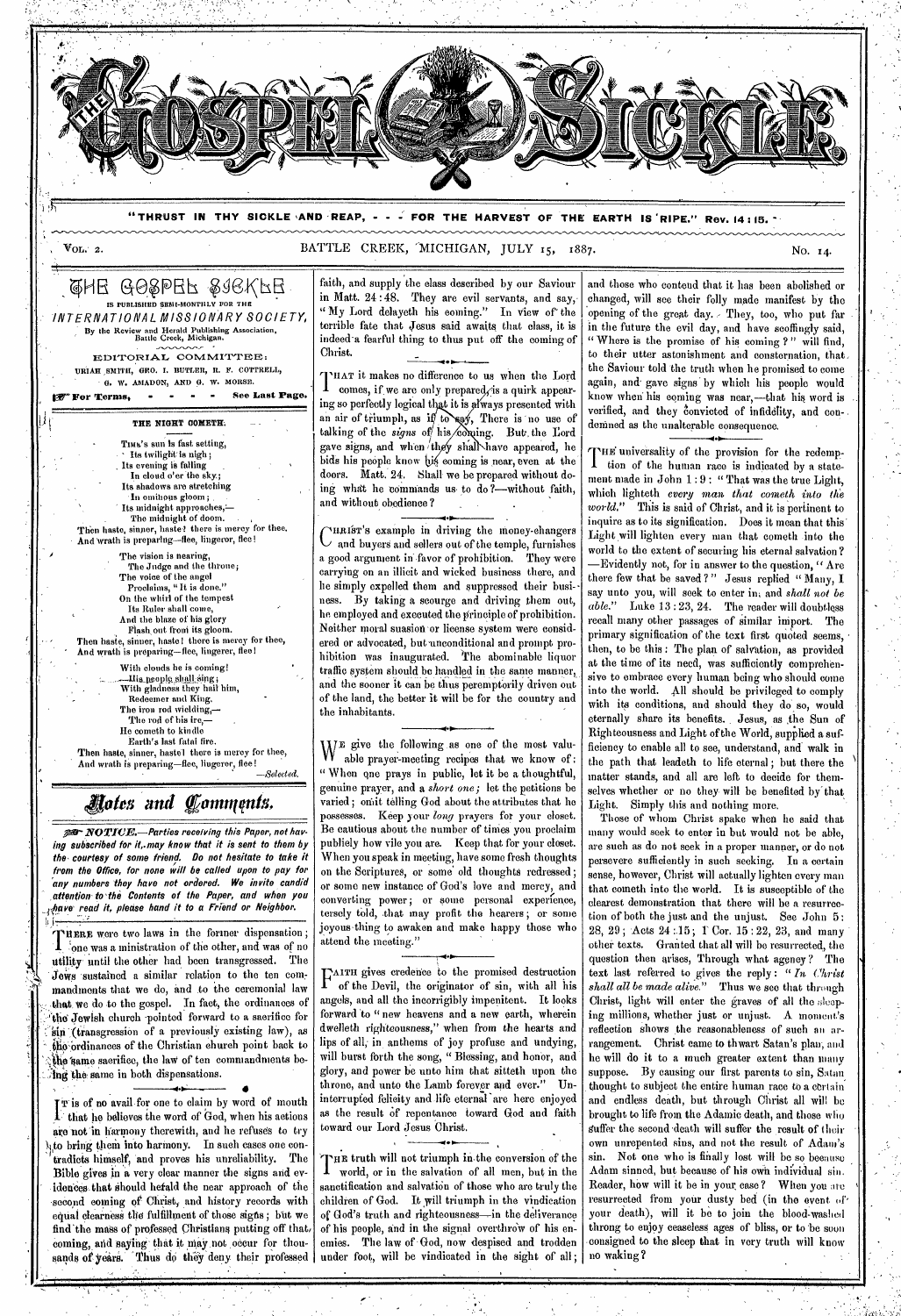$106$  (i.e.  $106$ )  $2^{10}$ ,  $3^{10}$   $4^{10}$   $5^{10}$   $5^{10}$   $5^{10}$   $5^{10}$   $5^{10}$   $5^{10}$   $5^{10}$   $5^{10}$   $5^{10}$   $5^{10}$   $5^{10}$   $5^{10}$   $5^{10}$   $5^{10}$   $5^{10}$   $5^{10}$   $5^{10}$   $5^{10}$   $5^{10}$   $5^{10}$   $5^{10}$   $5^{10}$ 



*"Speak thou tile things which become sound doctrine." Titus 2 :1.* 

WHAT CATHOLIC AUTHORITIES SAY ABOUT THEIR CHURCH'S CHANGING - THE SABBATH.

### BY G. I. BUTLER.

#### SUNDAY AUTHORITY.

IN a Roman Catholic work entitled " The Shortest Way to End Disputes about Religion," by the Rev. Robert Manning, approved by the Rt. Rev. Bishop- Fitzpatrick, Coadjutor of the Diocese of Boston, Mass., page 19, we find the following

As zealous as  $\operatorname{Protestants}$  are against the Church's infallibility, they are forced to depend wholly upon her authority in many articles that cannot be evidently proved from any text of Scripture, yet are of very great importance.

" 1. The lawfulness for Christians to work upon Saturday, contrary, in appearance, to the express command of God, who bids us 'keep' the Sabbath holy,' and tells us the seventh day of the week is that day.

" 2. The lawfulness and validity of infant baptism, whereof there is no example in Scripture.

"A QUESTION FOR ALL BIBLE CHRISTIANS."

In accordance with the instruction given in the catechisms from which the quotations in the last issue were made, a Catholic tract, under the above title, makes a precise statement of the positions held respectively by Catholics and Protestants on this question, in the following forcible language

" I am going to propose a very plain and serious question, to which I would entreat all who profess to follow the Bible, and the Bible only,' to give their most earnest attention. It is this : Why do you not keep holy the Sabbath day ?

" The command of Almighty God stands clearly written in the Bible in these words : 'Remember the Sabbath day, to keep 'it holy. Six days shalt thou labor, and do all thy work; but the seventh day is the Sabbath of the Lord thy God; in it thou shalt not do any work.' Ex. 20 : 8, 9. Such being God's command, then, I ask again, Why do you not obey it? Why do you not keep holy the Sabbath day?

"You will answer me, perhaps, that you *do* keep holy the Sabbath day; for thatsy.ou abstain from all worldly business, and diligently go to church, and say your prayers, and read your Bible at home, every Sunday of your lives. "But *Sunday is not the Sabbath day;* Sunday

is the *first* day of the week; the Sabbath day was the *seventh* day of the week. Almighty God did not give a commandment that men should keep holy *one day in seven;* but he named his own day, and said distinctly, Thou shalt keep holy the *seventh day;*  and he assigned a reason for choosing this day rather than any other,—a reason which belongs only to the seventh day of the week, and cannot be applied to the rest. He says; ' For in six days the Lord made heaven and earth, the sea, and all that in them is, and rested the seventh day ; *wherefore* the Lord blessed the Sabbath day, and hallowed it.'

" Almighty God ordered that all men should rest from their labor on the seventh day, because he too had rested on that day; he did not rest on Sunday, but on Saturday. On Sunday, which is the first day of the week, he *began* the work of creation, he did not finish it; it was on Saturday that he *ended* his work which he had made; and he rested on the seventh day from all his work which he had made. And God blessed the seventh day, and sanctified it; because that in it he had rested from all his work which God created and made.' Gen. 2:2, 3. Nothing can be more plain and easy to be understood than' all this, and there is nobody who attempts to deny it; it is. acknowledged by everybody that the day which Almighty God appointed to be kept holy was Satur-Why do you, then, keep holy the day, not Sunday. Why do you

" You tell me that Saturday *was* the *Jewish* Sabbath, but that the *Christian* Sabbath has been Changed! but by whom? Who has' authority to change an express command of Almighty God? When God has spoken, and said, Thou shalt keep holy the seventh day, who shall dare to say, Nay, thou mayest work, 'and do all manner of worldly business on the seventh day; but thou shalt keep holy the first day in its stead? .This is the most important question, which I know not how you can answer.

" You are a Protestant, and you profess to go by the Bible, and the Bible only ; and yet in so important a matter as the observance of one day in seven as a holy day, you go against the plain letter of the Bible, and put another day in the place of that day which the Bible has commanded. The command to keep holy the seventh day is one of the ten commandments ; you believe that the other nine are still binding; who gave you authority to tamper with the fourth ? If you are consistent with your own principles, if you really follow the Bible, and the Bible only, you ought to be able to produce some portion of the New Testament in which this fourth commandment is expressly altered, or, at least, from which you may confidently infer that it was the will of God that Christians should make that change in its observance which you have made.

" The present generation of Protestants keep Sunday holy instead of Saturday, because they received it as a part of the Christian religion from the last generation, and that generation. received it from the generation before, and so on backward from one generation to another, by a continual succession, until we come to the time of the (so-called) Reformation, when it so happened that those who conducted the change of religion in this country, left this particular portion of Catholic faith and practice untouched.

" But, had it happened otherwise,—had some one or other of the 'reformers' taken it into his head to denounce the observance of Sunday as a popish corruption and superstition, and to insist upon it that Saturday was the day which God had appointed to be kept holy, and that he had never authorized the the observance of any other,—all Protestants would have been \_obliged, in obedience to their professed principle of following the. Bible, and the Bible only, either to acknowledge this teaching as true, and to return to the observance of the ancient Sabbath, or else to deny that there is any Sabbath at all. And so, in like manner, any one at the present day who should set about, honestly and without prejudice, to draw up for himself a form of religious belief and practice out of the written word of God, must needs come to the same conclusion ; he must either believe that the Sabbath is still binding upon men's consciences, because of the divine command, Thou shalt keep holy the seventh day ; or he must believe that no Sabbath at all is binding upon them, because of the apostolic injunction, Let no man judge you in respect of a festival day, or of the sabbaths, which are a shadow of things to come, but the body is Christ's. *Either one or the other of these conclusions he might hon-*, *estly come to;* but he would know nothing whatever of a *Christian* Sabbath, distinct from the ancient, celebrated on a different day, and observed in a different manner,s simply because Holy Scripture itself nowhere speak of such a thing.

" Now mind, 'in all this you would greatly misunderstand me if you supposed I was quarreling with you for acting in this manner on a true and right principle,—in other words, a Catholic principle, viz., the acceptance, without hesitation, of that which has been handed down to you by an unbroken tradition. I would not tear from you a single one of those shreds and fragments of divind truth which you have retained. God forbid *1 They are the most precious things you possess,* and by God's blessing may serve as clues to bring you out of that labyrinth of error in which you find yourselves involved, far more by the fault of your forefathers, three centuries ago, than by What I do quarrel with you for is, not your inconsistency in occasionally acting on a true principle, but your adoption, as a general rule, of a false one. You keep the Sunday, and not the Saturday ; and you do so rightly ; for this was the practice of all Christians when Protestantism began ; but you have abandoned other Catholic observances, which were equally universal at that day, preferring the novelties introduced by the men who invented Protestantism to the unvarying tradition of above fifteen hundred years.

" We blame you, not for making Sunday your weekly' holiday, instead of Saturday, but for rejecting tradition, which is the only safe and clear rule by which this observance can be justified. In outward act, we do the same as yourselves in this matter ; we, too, no longer observe the ancient Sabbath, but Sunday, in its stead; but then there is this important difference between us, that we do not pretend, as you do, to derive our authority for so doing from a boo but we derive it from a *living teacher,* and that teacher, is the. Church. Moreover, we believe that not everything which God would have us to know and to do is written in the Bible, but that there is an *unwritten* word of, God, which we are bound to believe and obey, just as we believe and obey the Bi-

ble itself, according to that saying of the apostle, Stand fast, and hold the traditions which you have learned, *whether by word, or by our epistle.'* '2 'Thess. 2 :14. [Douay

" We Catholics, then, have precisely the same authority for keeping Sunday holy, instead of Saturday, as we have for every other article of our creed, namely, the authority of 'the Church of the Living God, the pillar and ground of the truth' (1 Tim. 3:  $15)$  ; whereas, you who are Protestants have really . -no authority for it whatever; for there is no author<sup>1</sup> ity for it in the Bible, and you will not allow that there *can be* authority for it anywhere else, Both you and we do, in fact, follow tradition in this matter ; but *we* follow it,, believing it to be a part of God's word, and tha Church to be its divinely appointed guardian and interpreter ; you follow it, de-. pouncing it all the time as a fallible and treacherous , guide, which often 'makes the commandment of God of none effect.'

In another Catholic work, called a " Treatise of Thirty Controversies," we find the following cutting reproof:—

" The word of God commandeth the seventh day to be the Sabbath of our Lord, and to be kept holy; you [Protestants], without any precept of Scripture, change it. to the first day of the week, only'authorized by our traditions. Divers English Puritans oppose, against this point, that the observation of the first! day is proved out of Scripture, where it is said, the first day of the week. Acts  $20:7$  ;  $\cdot 1$  Cor.  $16:2$  ; Rev. 1 : 10. Have they not spun a fair thread in quoting these places ? If we should produce no bet er for purgatory, prayers for the dead, invocation of the saints, and the like, they might have good cause indeed to laugh us to scorn ; for where is it written these were Sabbath days in which those meetings were kept? Or where is it ordained that they should be always observed? Or, which is the sum of all, where is it decreed that the observance of the first day should abrogate or abolish the sanctifying of the seventh day, which God commanded everlastingly to be kept holy ? Not one of those is expressed in the written word of God."

And finally, W. Lockhart, B. A.; of Oxford, in the Toronto (Catholic) *Mirror,* offered the following " challenge" to all the Protestants of Ireland; a challenge as well calculated for this latitude as that. He says :—

" I do, therefore, solemnly challenge the Protestants of Ireland to prove, by plain texts of Scripture, the questions concerning the obligation of the Christian Sabbath, 1. That Christians may work on Saturday, the old Seventh day; 2. That they are bound to keep holy the first day, namely, Sunday ; 3. That they. are not bound to keep holy the seventh day also.

### REDEEMER AND REDEEMED.—I.

THE primary signification of the word "redemption" is *to purchase back, to release, to ransom.*  Theologically, redemption means, the bringing back of that which was carried away in the ruin of the When all was lost in Adam, the plan of complete redemption through Christ was instituted. That we may better understand the nature' and extent of redemption through Christ, we' will first consider what was lost in Adam : —

1. Innocence and purity of character were lost in the transgression by the representatives of the race, and their offspring 'became the lawful prey of the author of sin. Their lost condition is expressed: by the apostle in these words : " I am carnal, sold under-<br>sin." Rom.  $7:14$ . The plan of redemption proposes Rom. 7:14. The plan of redemption proposes to save men from the ,condemnation and practice of sin in this life. The announcement of the angel to' Joseph respecting the infant Saviour was, that he should " call his name Jesus ; for he shall save his people from their sins." Matt: 1:21. It is worthy of notice that there is a marked difference between saving people *from* their sins, and saving them *in* their sins.

Paul, writing to the church at Colosse respecting Christ, says : " In whom we have redemption through his blood, even the forgiveness of sins." Col.  $1:14$ . The apostle also bears this triumphant testimony to the.Romans : "There is therefore now no condemns tion to them which are in Christ Jesus, who walk not after the. flesh, but after the Spirit." Chap. 8: 1.' The first stage in redemption is freedom from sin; and the accomplishment of this deliverance demands action on the part of the sinner as verily as on the part of the Redeemer.

Repentance is demanded of the sinner. He must have a godly sorrow for his sins, and must forsake.

fi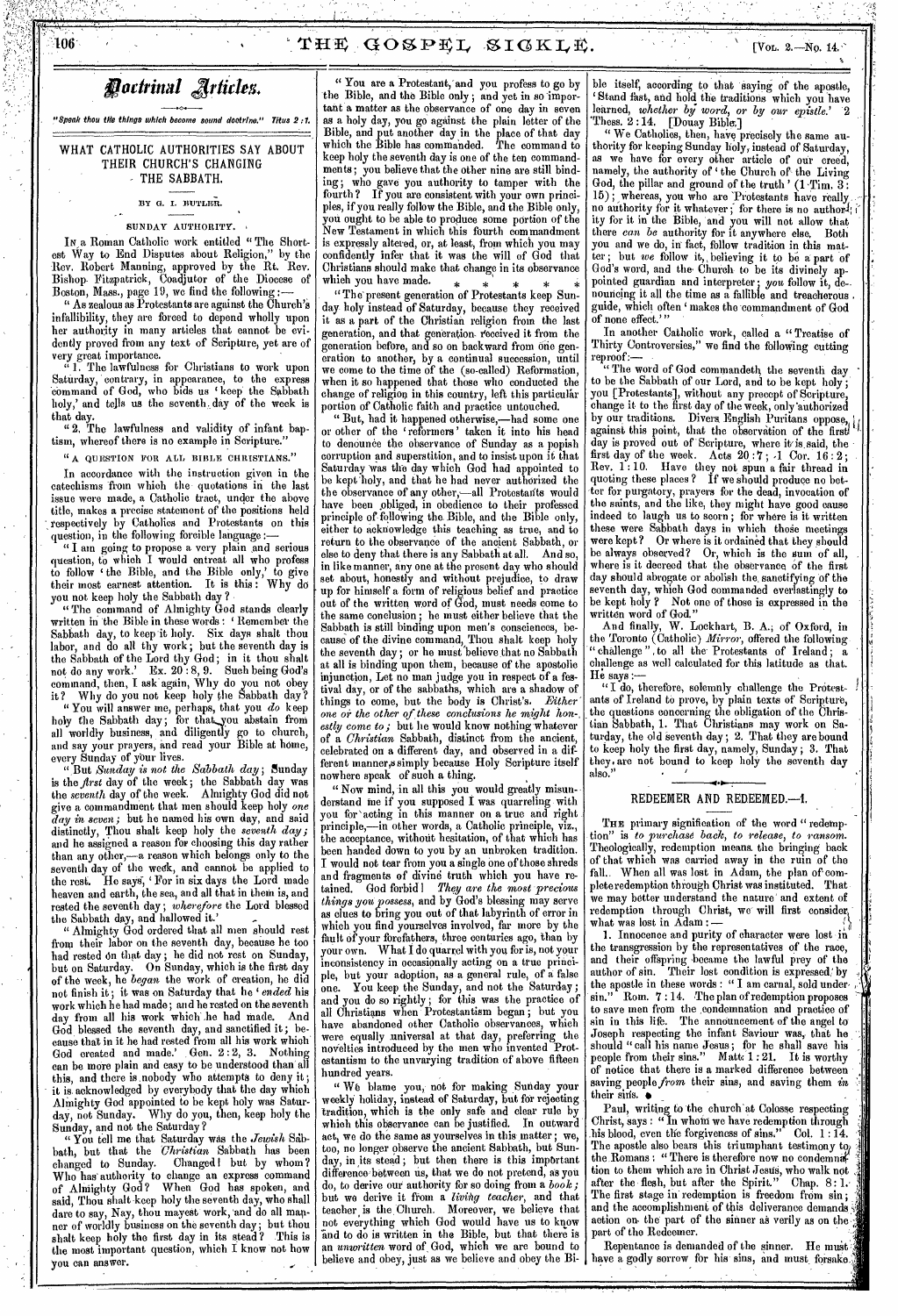#### JULY 15, 1887.1

THE GOSPEL SIGKLE.

them, before pardon of them can be granted, and re demption from them can take place. first have a knowledge of the nature and extent of sins before he can understandingly repent' of them. sins before no can understanding  $J = \frac{1}{2}$ .<br>And this knowledge is derived from the moral code which God has given as the rule of men's lives. "By<br>the law is the knowledge of sin." Rom. 3:20. the law is the knowledge of sin." And has God no other mirror into which the sinner may look and see the imperfections of his moral char-  $\lambda$  acter? In his personal experience the great apostle answers : " Nay, I had not known sin but by. the. law."' Rom. 7 :7.

It is admitted that the Spirit of God and the gospel of the Son of God both act upon the sinner's mind and heart in harmony with the law of God. But if these are the means, independent of the law of God, in his conversion from a life of sin to obedience and holiness, we should be able to read some-<br>where in the New Testament words like these: By where in the New 'Testament words like these : By . the Holy Spirit is the knowledge of sin. Nay, I had not known sin but by the Holy Spirit. Or, By the gospel is the knowledge of sin. Nay, I had not nown sin but by the gospel.

. But as there are no statements in all the Bible that the Spirit of God and the gospel of Christ are the agents to give the sinner a knowledge of his sins, and as Paul does say by the authority of the Hbly Spirit  $\rightarrow$  that by the law is the knowledge of sin, it will be acknowledged that the grand old moral code of Jehovah, given as a rule of-life, is the means by which sinners may learn the nature and the measure of their sins The beloved John defines sin in these words : " Whosoever committeth sin, transgresseth also the law; for sin is the transgression of the law." 1 John 3 :4. The perpetuity of the law of God, transgressed, makes the death of Christ a vital and perpetual truth in the system of redemption, to be set forth ,in the pel of the Son of God as long as human probation shall last: This fundamental truth ranked first in the gospel preached by Paul. He reminds the church at Corinth of this fact in these words : "I delivered -unto you first of all that which I also' received, how that Christ died for our sins according to the Scriptures."-1 Cor. 15 : 3. And to the church of the Romans he makes the broad declaration : " Where no law is there is no transgression." Rom. 4:15. ' Take away the moral code, and sin is removed *from*  the world, and Christ and his gospel are no longer

needed. But the glorious gospel of the Son of God presents Christ-as now pleading the merits of his blood which was shed for our sins. This fact constitutes the highest evidence of the perpetuity of the law of God. It gives force to the grand truth lying at the foundation of redemption, to be perpetuated in the gospel Message to the end, as uttered by John in these words: "If any man sin, we have an advocate with the Father, Jesus Christ the Righteous.' The sinner needs an advocate with the Father, because the wrath of God is upon him for breaking the moral code given as the rule of his life. Our adorable Redeemer, who shed his precious blood for the offending sinner, is the sinner's advocate with the offended Father.

In the plan of redemption the sinner has to do with both the Father and the Son. He must first see the nature and extent of his sins by the light of the moral law, exercise true repentance toward its divine Autbor, and then the way is made ready for him to exercise a consistent and scriptural faith in Jesus Christ. With this agrees that portion of Pauline theology rehearsed by the great apostle in the presence of the elders of the church assembled at Miletus : "I kept back nothing that was profitable iunto you, but have showed you, and have taught you publicly, and from house to house, testifying both to the Jews, and'also to the Greeks, repentance toward God, and-faith toward our Lord Jesus Christ." Acts  $20:20, 21.$ 

'Away with the idea that the law of God alone can save the sinner, however carefully he may observe. all its precepts I The law is the rule of conduct. It - condemns the violator, and holds him guilty until he suffers the penalty of its transgression, or receives pardon through a mediating party. There is no redeeming power in law. If it were the province of law to redeem the transgressor of law, then Christ need not have died for our sins. The Jew is blind, to *say* the,very least, in one eye; but away, *away* with the heresy that men may be saved by Christ and the • gospel while trampling the law of God under their feet I - God gave Christ to the world because his, law was as changeless and enduring as his eternal Self. And there was no other way to meet the demands of that law, and at the same time save the sinner, than that Christ should die, the Just for the unjust.

The Christian who trusts in Christ for salvation while breaking the commandments of God, is suffering as great blindness as the Jew, though it be in the other eye. He dishonors both the Father and the Son, by making,God's moral government of trifling importance, and consequently the atonement of the Son of correspondingly small value. He is even flinging insult into the very face of Heaven in boasting of Saving faith in the Son, while rejecting the commandments of the Father. But John sees a loyal army, obedient and true, who are not swayed by Satan to the right or to the left. These have sight in both eyes. The prophet says respecting them : " Here are they that keep the commandments of God and the faith of Jesus." Rev. 14: *12.—James White.* 

# **The Christian Life.**

"If any man have not the Spirit of Christ he is none of his."

#### AM I CONVERTED ?

THE issues of eternity depend upon the true answer<br>to this question. Pretense and mere form, however to this question. Pretense and mere form, however well they may cause us to appear *in* the eyes of oth-ers, will only condemn us at the bar of God. If we have not been converted, why not ? God is no respecter of persons. The fault is ours. As we are standing on the very verge of eternity, how can we rest until we know that our sins are forgiven, and that we are recognized by God ?

Undoubtedly there are many who would like to experience this change of heart, but do not seem to understand how to meet the conditions on which such a change is promised. I believe that one difficulty with many is that they have a greater desire to receive God'S blessing, and to experience that degree of hap-piness that they have so often heard accompanies conversion, than they have to see their own sinful hearts, and feel that sting of conscience that makes one<br>realize that he is guilty in the sight of both God and man. It is quite easy to see sin in a general way, but to see sin as it really is, exceedingly sinful, and then to realize that we are truly *sinners,* is quite another thing. It is not so pleasant to look into our own foul, polluted hearts, and see what we really are. Here is where we must all come. Then the cry will go up from the distressed, burdened, guilty soul,

<sup>7</sup> God be merciful to *me* a sinner."<br>How few of us there are who close our closet doors to plead with God to make us see and feel our sins in 'their true light I The benumbed conscience that has laid dormant for years, is not so easily, aroused. It is most strongly inclined to compromise with sin. It is only by the help of God that the mind can be brought to see sin in its true light. If God should show us all of our sins at once, just as heaven regards them, it would cause us to despair. But a merciful God will show them to us as we can bear them, and as fast as we will put them away.

.Conversion means to change our course of life, and all of our carnal desires. The long-cherished, fleshly desires are. not so easily changed. We ingst have God to help us, in order to turn from sin with that degree of hatred and abhorrence that will cause us so to loathe it that we will have no desire for those things that we once so much loved and longed for. How many of us neglect to ask God to show us our sins, until we are brought into a place of despair, and almost hopelessly ruined by them ! Undoubtedly there are convicts inside prison walls who have seen and repented of their sins, and will enter heaven, while others.; who perhaps committed no grave crime, will see the pearly gates close against them ; and all because they did not see in their true light the sins which they had committed. The publicans and the harlots will go into the kingdom of God before such.

We know that the Bible teaches that we must have a knowledge of sin before we can repent of it. But the reason that many do not repent is not because they do not know what sin is, but because they love and cherish it. ''Godly sorrow worketh repentance.'' In order to have godly sorrow, we must plead with God for it. The Father sent his Son into the world that by his life and holy instruction the people-might *see* the-contrast between a life of purity and a life of sin. His life was a constant reproof to the sin-loving Jews. We can have his presence with us to-day as verily as could his followers eighteen hundred years ago, if we will but listen to his instruction and reago, if we will but listen to his instruction and re= prodf. He promised, just before he ascended, to send the Comforter—the Holy Spirit. He told his disciples that its office-work should be to reprove as well as comfort. "It is expedient for you that I go away ; for if I go not away, the Comforter will not come unto you ; but if I depart, I will send him unto. you. And when he is come, he will *reprove* the World of sin.". John 16 : 7, 8.

The Holy Spirit' comes to the sinner first as a reproVer and condemner ; then, after the guilty soul has justly and patiently borne its cutting reproof and condemnation, it consoles and comforts.. Then comes the sweet peace and heavenly happiness that we, never knew before. The-most of, us want the latter

without-experiencing the former. But this; God never allow. We do not love to be reproved; we do not love the sting of condemnation; but if, we would be truly converted, we must desire it, and be willing to be reproved in any way that God may see fit to reprove us.

**AN AN AN AN AN AN AN AN** 

107

. When one has received from God the assurance of sins forgiven, be will not need to ask some aged pil- , grim what the evidences of conversion are. If he has grim what the evidences of conversion are. If he has wronged any by false accusation, Zaccheus-like, he will be willing to restore fourfold, and to give half of his goods to feed the starving, perishing poor. What a work we could accomplish, if we could only rise to that position where we would lose sight of this world and catch a glimpse of the next! Then the stronger the tempest blew, and the higher the surging waves of adversity rolled about us, like the ship-wrecked mariner, the more closely would we cling to Christ our Saviour.

The pardon of sin cost Heaven an infinite price ; and although free to us, it will cost us a straggle of soul to obtain it ; enough so, at least, to show that we are truly in earnest, and desire the presence of Christ above that of every other person or thing. If we have thoroughly repented, and God has accepted us, we shall be conscious of his presence. We shall have a constant fear of sinning, lest we grieve away the Spirit and presence of Christ. We shall work out the Spirit and presence of Christ. We shall work out our own salvation with fear and trembling. If we have had a good view of our sins, and have felt that Christ has forgiven us, we shall not feel like condemning any, but more like pitying the worst sinner ; nei-ther will it be hard for us to sympathize with and love the one who confesses grievous sins. If we have the love of Christ in our hearts, we shall rejoice to see true repentance on the part of the basest. Did not Jesus forgive and love the dying thief, who was justly suffering the penalty for stealing? If the pure, holy Saviour forgave and loved a thief, cannot we, if one should as sincerely repent ? If he forgave a wicked adulteress, and told her to go and sin no more, cannot we do the same?

Having been great sinners ourselves, and having received pardon, are we not under the deepest obliga-tions to forgive others ? How often we forget the debt that we have been released from, and go and take our debtor by the throat, demanding that things be made right I Let us ever remember the great debt of gratitude that we owe our Redeemer for the pardon of our sins, and ever be quick to detect true repentance in others, and ready to assist them in overcoming. May we ever be in a condition where we *can*  point the penitent one to a sin-pardoning God. $-\cancel{E}$ . *Hilliard.* 

#### FIGHTING A GOOD FIGHT.

A STINGY Christian was listening to a charity sermon. He was nearly deaf, and was accustomed to sit facing the congregation, right under the pulpit, with his car-trumpet directed upward toward the with his ear-trumpet directed upward toward the preacher. The sermon moved him considerably. At one time he said to himself, " I'll give \$10 ; " again he said, "I'll give \$15." At the close of the appeal he was very much moved, and thought he would give \$50. Now the boxes were passed. As they moved along, his charity began to óoze out. He came down from fifty to twenty, to ten, to five, to zero. He con-cluded that he would not, give anything. "Yet," said he, "this won't do ;  $\overline{\text{I am}}$  in a bad fix. This covetousness will be my ruin." The boxes were getting nearer and nearer. The crisis was upon him. What nearer and nearer. The crisis was upon him. What should he do? The box was now under his chin; all the congregation were looking. He had been holding his pocket-book in his hand during the soliloquy, which was half audible, though in his deafness he (lid not know that he was heard. In the agony of the final moment he took his pocket-book and laid it in the box, saying to himself as he did it, "Now squirm, old natur' I '

Here is a key to the problem of covetousness. " Old natur'" must go under. It will take great giving to put stinginess down. A few experiments of putting in the whole pocket-book may, by-and by, get the heart into the charity-box, and then the cure is reached. All honor to the deaf old gentleman. He did a magnificent thing for himself, and gave an example worth imitating, besides pointing a paragraph for the students of human nature.—Good *Wards.* 

I WATCHED an old man trout-fishing the other day, pulling them out one after the other briskly, "You manage it cleverly, old friend," I said. "I have passed a good many below who do n't seem to be do-ing anything." The old man lifted hiniself up, and stuck his rod in the- ground. "Well, you see, sir, there be three rules for trout-fishing ; and 't-is no good trying if you don't mind them. The first is, Keep' yourself out of sight ; and the second is, Keep yourself further out of sight ; and the third is, Keep yourself . further out of sight still,—then you'll do it." Good for catching men, too, I thought, as I went on my way.—Mark *Guy Pease.* 

In my pursuits of whatever kind, let this come to mind, "How much shall I value this on my death $mInd,$ bed ?"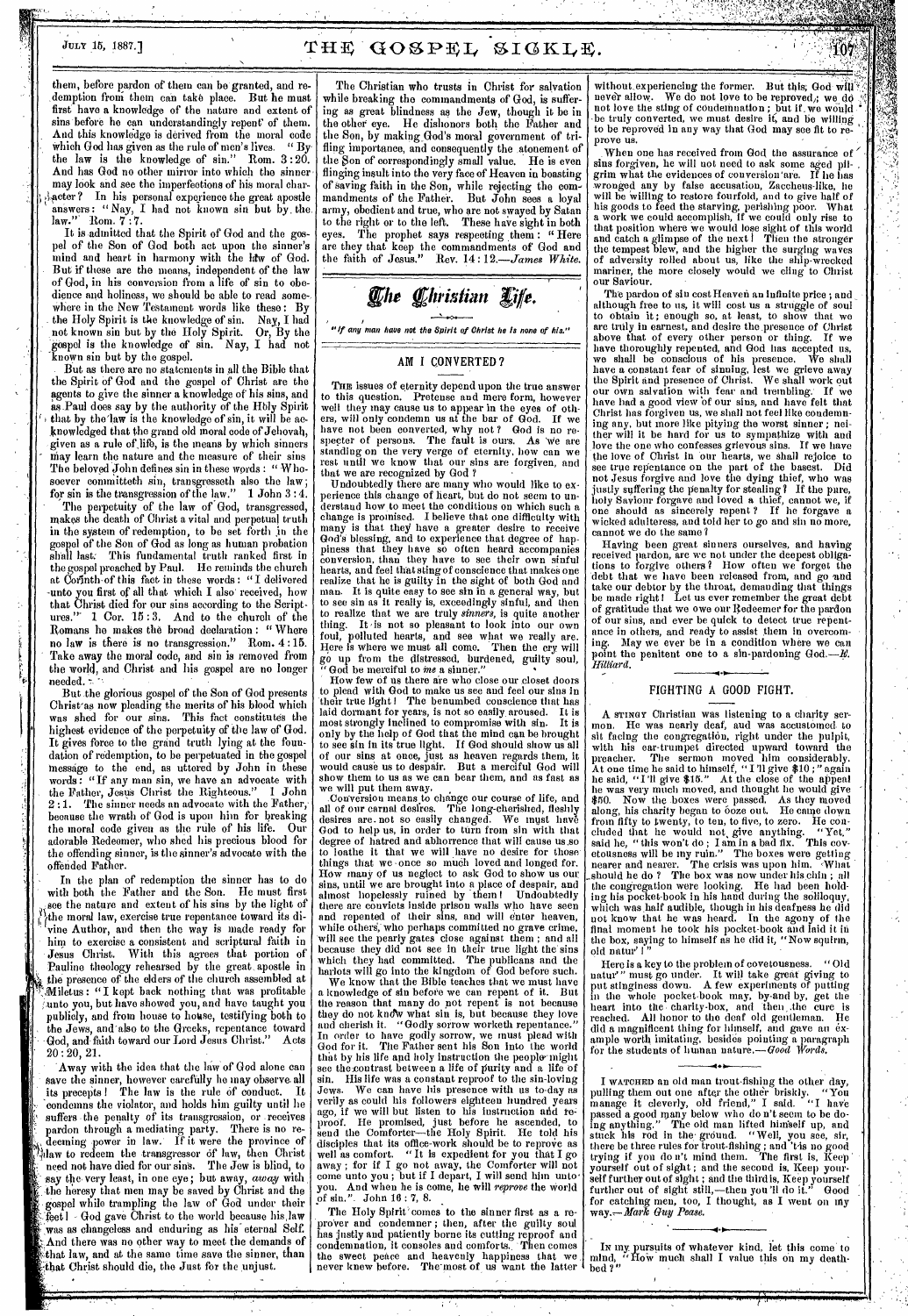

BATTLE CREEK, MICH., JULY 15, 1887.

#### .<br>Parkerkussanerkoksen en elistet eta esen elisteta en en elisteta en elisteta hundan elisteta en elisteta en el

#### THE NIGHT FAR SPENT.

THE apostle, looking down to that thrilling era wheu time is about to vanish into eternity, and speaking with prophetic voice, says : "The night is far spent, the day is at hand."

The night is the uight of siu. The reign of evil makes the darkness of this world. How large a portion of the earth, and what a vast majority of the people of this world, still rest under the death and blackness of heathenism I And in civilized and enlightened lands how stands the proportion between the righteous and the wicked, the good and the evil ? Let the daily press, the police records, criminal statistics: the ratio between churches and saloons, schools and grog-shops, answer.

The picture is sufficiently appalling; but the saddest feature of it is that the darkness is continually growing deeper, the compass and strength of evil continually increasing. And thus the word of God says it was to be in the last days. "Iniquity shall abound" (Matt. 24 : 12), and evil men and seducers shall wax worse and worse (2 Tim. 3:13) "in the last days " (verse 1), and when the end is about to come. Matt. 24 : 13.

Yet in the midst of this growing tide of evil, men are indulging the delusive dream that the world is growing better, the gospel extending its conquests, and the millennium,about to dawn. And this, too, is noted in the sure word of prophecy; for when destruction, sudden and overwhelming, is just about to fall upon them, then is the very time when men in their blindness are to be crying, "Peace and safety." 1 Thess. 5 : 1-3. Men may for awhile delude themselves into the belief that all is peace and all is safety, and under the influence of that opiate feel very contented and happy ; but that will not change the situation at all, nor avert the coming doom. It is better to look facts full in the face, and let the light of God's word show us the future of. this dark and troubled

world.<br>While we rejoice in what has been, and is being, accomplished, in the increased circulation of the word of God, the labors of evangelical missionaries, the increase of. converts and agencies for good, we cannot ignore the fact, that the tide of evil is continually growing upon all the noble efforts to stay it, so that there is more now to be done than there was one bundred or even fifty years ago.

Over eighteen centuries have elapsed since Christ died, and yet there are over one thousand millions of human beings on the earth who are opposed to the gospel in any form. Including those huge • bodies of superstition and corruption, the Greek and Roman Catholic Churches, the most of them no better than heathen so far as any hope of heaven is concerned, we have but four hundred million out of the fourteen hundred million now estimated to be living on the earth, and how many of these' are real Christians ? There are said to be thirty millions of members of Protestant churches, but Bishop Foster throws out one half of, these as only undeveloped, idle factors, leaving not over fifteen millions of Christians upon whom the hope of evangelizing the world depends.

And what progress has been made during the last half or three quarters of a century? It is claimed that within the last sixty years \$25,000,000 have been expended in foreign missions; but the shameful liquor and tobacco statistics show.\$900,000,000 spent for the former and \$650,000,000 for the latter, not in sixty years, but every twelve months ; or 2331 millions of dollars more for these vile indulgences in sixty *days,*  than for the gospel to the heatheu in sixty *years*. the year 1800 the population of the world was put at 800,000,000. Of these 200,000,000 were claimed 'as nominal Christians, including Greek,. Romish, and Protestant bodies, leaving-600,000,000 non-Christians. Now the estimated population of the globe is- 1,400,- 000,000, and of these 400,000,000, Greek, -Romish, and Protestant, are claimed as Christians, leaving. 1,000,000,000 non-Christians, or 400,000,000 more to be converted now than there were at the beginning

of the century. At this rate how long will it take to accomplish the work of converting the world and bringing in the millennium ? Christians raise about 50 cents per head per annum to send missionaries to the heathen. They spend \$10,000,000 more than this amounts to for artificial flowers to ornament<br>foolishly and foppishly Christian bonnets. There foolishly and foppishly Christian bonnets. are said to be- 2,600,000 souls in all the mission churches abroad. But there are more than this number in the Christian State of New York, who from deliberate choice prefer to remain practically heathen under the very light of the gospel. A convert to Christianity in foreign lands costs 90 ceuts; one in

Christian lands costs \$6.30. The press is a mighty agency, but it can be used for evil as well as good, and Satan has not been slow to-enlist this agency in his work. In Great Britain, Bradlaugh's atheistic weekly circulates 250,000 copies, and the immoral, infidel, and blasphemous publications which come yearly from the press in, that one country reach nearly 40,000,000 copies. Three hundred magazines, journals, and newspapers are published in New York City, and Dr. Talmage says that two hundred of them are hostile to the Christian religion and to all good morals.

Bishop Foster in the *Independent* says : " Is Christendom struck with judicial blindness that she sleeps ?<br>Are her eves holden that she cannot see ? There are Are her eyes holden that she cannot see? armies marching and countermarching with banners on which are emblazoned Dynamite, Anarchism, Communism, Nihilism, No Sabbath, 'Down with Church and State, recruited from the dram shop and officered from the kennel. Are we so deaf that we do not hear the tramp of the gathering legions? Nations that license murder for pay, will be murdered for plunder. Nations that fatten the wild beasts of, passion, will be devoured by the wild beast of rapine and ruin."

Henry George says : "The new batbarians who shall destroy our moderu civilization, as the barbarians of old destroyed that of Greece and Rome, will not come from a distance. Go through the squalid quarters of great cities, and you may see their gathering hordes.

In our own country and in all Europe, the ratio of the increase of crime outstrips by far the ratio of the increase of population, while cases of suicide and insanity multiply, and our prisous and asylums overflow Yet men are so blind as to claim that the world is growing' better, and that the millennium is at hand.

No ; the world's only hope is in the coming One. The reign of the usurper is about ended. The night is far spent, the day is at hand. In 'this we may rejoice and be glad. Let us labor to save as' many as possible from the ruin which the great day will soon and inevitably bring to the unprepared, and be ourselves ready for the Deliverer when he 'shall appear. U. 8.

## HOW WILL THE COMING OF CHRIST-AFFECT THE WICKED?

"TAKE heed," said Christ, "that, no man; deceive you." And it was in reference to this very subject of his second coming that he uttered these words. Was it because he knew that on this, the most momentous of all subjects, men would court deception?

Be that as it may, it is a fact which challenges observation, that here people seem willing to be misled. By this event, understood as the Bible' describes it, au issue is presented of such a nature that to meet it a preparation is required' which cuts across all worldly desires, all carnal propensities, all earth-born pur poses and pursuits. And rather than turn from these, and endure the crucifixion of the carnal mind; and walk the humble path of self-sacrifice, they shut their eyes to the event itself, or listen with complacency and pleasure to the decelver's words, while he falsifies God's revelation in reference to the nature of Christ's second coming, and the effects that will follow.

1. The effort is first made to deny the event itself. No such thing is literally to take place, it is claimed, as the second coming of Christ. This is all figurative. It has already taken-place, or is daily taking place, or is to take place in the future, in some secret<br>or hidden mannet. or hidden 'mannen $\mathbf{v} \in \mathbb{R}$  and  $\mathbf{v}$ 

The plain word of God beating into the dust these false assumptions, the next effort is to make<br>it appear, that, though such an event as the appearing of Christ-in the clouds of heaven is, really to take place, it is not of such a nature as to excite any alarm, for probation will still continue, and the sin-

nd salvation.<br>http://therefore, as the first proposition, ith the coming of Christ proba-'Appear evident when we con' ,

sider the change it involves in Christ's position. 'Ile is revealed to us in the characters of prophet, priest, and kiug. His prophetic office he fulfilled while here<sup>-</sup> ,upon the earth. His priestly Oflice• he maintains as long as he continues to occupy the position he assumed when he ascended up on high as intercessor for us before the Father. The whole work of salvation is summed up in the priesthood of Christ. Outside of this, including the types and symbols pointing to it, no salvation is offered to the guilty. But when Christ comes, he does not come as a priest, but a king. When John in vision saw him coming in his glory, his attention was attracted by a peculiar. inscription upon his vesture and upon his thigh. His vesture was dipped in blood, but it did not obscure the majestic title inscribed thereon. He looked, and behold it was written, *"King of kings, and Lord of lords ! "*  Therefore when Christ comes, his priestly work has ended, and salvation is no longer offered to the,impenitent.

There is another scripture which is explicit upon this point : Rev.  $22:11:$  "He that is unjust, let  $\cdot$ him be unjust still ; and he which is filthy, let him be filthy still; and he that is righteous, let him be righteous still ; and he that is holy, let him be holy still." - This language certainly brings to view that moment into which is concentrated all the solemnity of the work of salvation for a lost world ; when the character of every one is unalterably fixed, and his case irrevocably decided for an endless eternity. And when is this 7—Just before the Lord appears ; fot the next sentence in the chapter reads,  $\alpha$  And, behold, I come quickly ; and my reward is with me, to give 'every, man according as his work shall be." Hence by what his works have been up to that time, and not by what they may be afterward, is every man's eternal destiny decided.

The second coming of Christ draws the line of final separation between the righteous and the wicked. He shall separate them "as a shepherd divideth his sheep from the goats." Matt. 25:32. Hence it is certain that there is no probation beyond.

The announcement of Christ's second coming is therefore the announcement of that solemn fact in human history. the end of probation for all that are living upon the earth at that time. Sinner, your only hope is to seek Christ and his salvation before that fearful hour ;. for then his work will be to judge and execute, and not, as now, to plead and pardon.

The coming of Christ will put an end to all enterprises, and overturn every position, and abolish all situations, that are not founded upon his saving work. Kings then forget their kingly power; for One appears who is king over them. The rich men forget their wealth, or only remember it to throw it to the moles-and bats in wild despair at the fact so suddenly revealed, that their gold and silver cannot save them. The chief captains and mighty men. change, suddenly their lordly tones, and leave their haughty orders half unsaid, lost in anxiety for their own safety. And all, high and low, rich and poor, honorable and debased, business workers and pleasure-seekers, flee from the face of a terror unknown to earth before; for they know that the Lamb's great day of wrath is come. Conscious that they have willfully and wantonly despised his mercy and insulted his nower, they now! plunge into the caves of the mountains and the fissures of the convulsed and reeling earth, and implore the rocks to crush them, and the mountains to bury them from his incensed presence. Rev. 6:14-17.

The coming of Christ destroys all the wicked living at that time. Paul, in 2 Thess. 1 : 7-10, describes the revelation of the Lord Jesus in flaming fire, and says that he is to take vengeance on them that know not God; and that obey not the gospel of our Lord Jesus Christ; and that they shall be punished with everlasting destruction from (or by) his presence and the glory of his power.

In the parable of Luke 19:12-27, which illustrates the ascension of Christ to receive his kingdom, and his second coming after having received his kingdom, the fate of the wicked is set forth in verse 27 : "But those mine enemies, which would not that I should reign over them, bring hither, and slay them before, Again. In the vision of Rev. 19, where the second coming of Christ is represented by the figure of a conquerent and diffusion in white horse, after that sat up the battle between the kings of the earth and him conquerof: fiding forth upon a white horse, after Morse; we-read : "And the remnant  $t$ , were slain with the sword of him

0644 of Christ, universal destrucif the face of nature, and the earth

THE GOSPEL SIGKLE.

## [Vol. 2.—No. 14.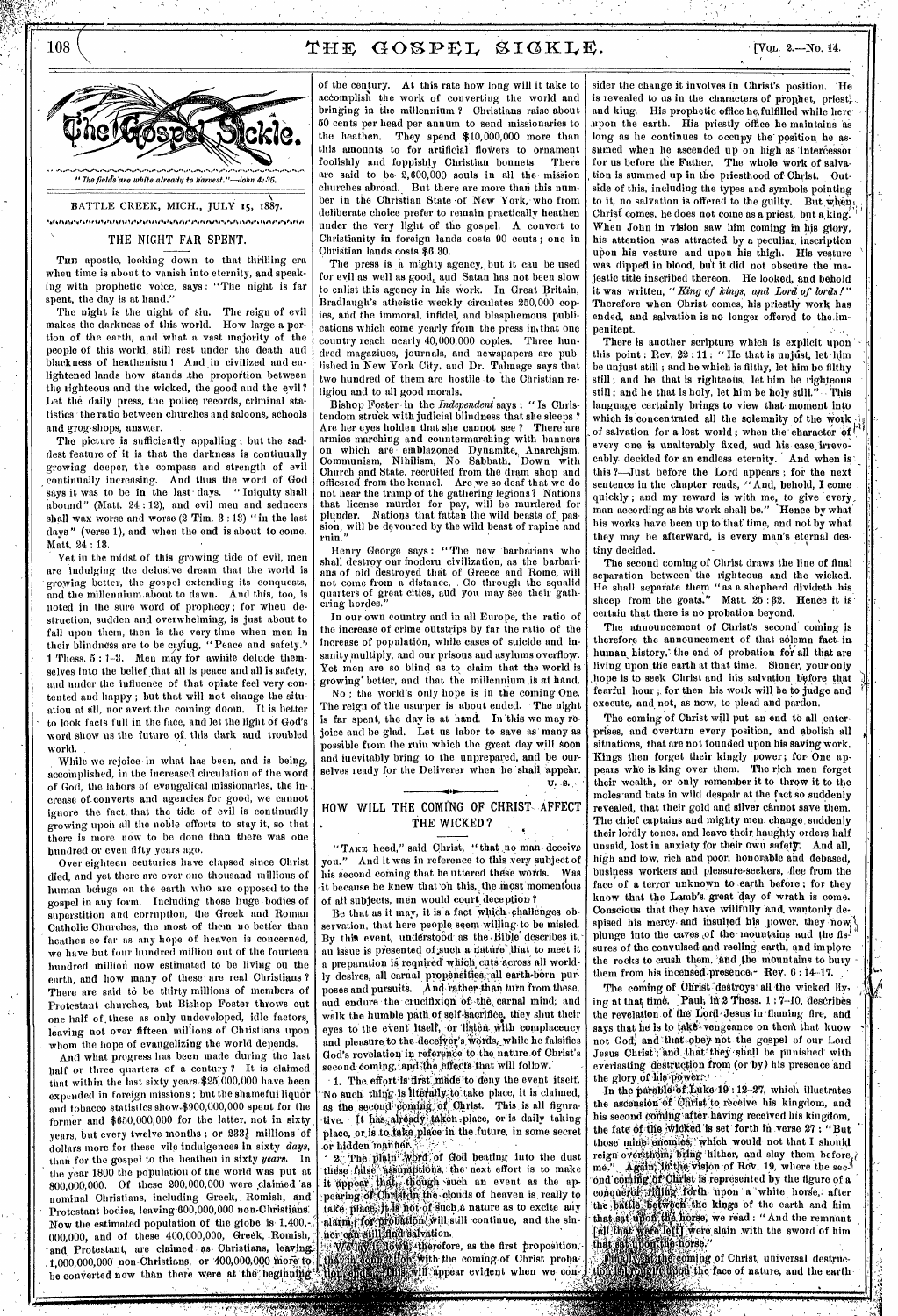**ACTES AND THE** 

 $10\%$  15, 1887.] The  $\text{TDHE}$   $\text{GOSPEL}$   $\text{SICKLE}$ . The  $109$ 

is reduced to its original condition of disorder and chaos. The prophet Isaiah describes it in forcible language (chapter 24) as made empty and waste and tinned upside down ; as mourning and languishing and .fading away ; as devoured by the curse and becoming desolate ; as utterly broken down and dissolved, and reeling to and fro like a drunkard, and re moved like a cottage. And John says that when the great day of wrath comes, the heavens depart as a ,peroll, and every mountain and island are moved out Of their places., Rev. 6 : 14. And again he declares that when the great voice from the throne in the heavenly temple proclaims that all is finished, the islands flee away, the mountains are not found. Rev. 16 : 20. The earth is shaken by the voice of God; and that shaking, says Paul (Heb. 12:27), signifies its removal. The imagination cannot grasp the'reality of that mighty convulsion which shall level every mountain and unmoor every island. Jeremiah had a view of it when all this had transpired, and he says the heavens had no light, and, lo I the earth was without form and void. Jer.  $4:23$ .

Such are some of the scenes attending the coming of the Son of man. • Shall we say that they are of no consequence; and bid the sinner dream on his pleasing dream of peace and safety ?—No I but rasher with all our power we warn him to flec, while yet he may, from the wrath that surely is to come.  $U. 8.$ 

# • "WILLINGLY 'IGNORANT."

•

. •

WHY will men deceive themselves? Why will they, rather than submit to God's law, seek to undermine and oveuthrow it ? When the' one-day-in-seven plea is shown to be false, from the fact that God sane- ' tified, that is, set apart or appointed, the seventh day of the seven, the very day on which lie rested from the work of creation, why will they blind themselves by the false assertion that the day is lost, and we, cannot tell which is the seventh day in God's given order ? Can they not see that this is an argument against God himself ? If we cannot keep God's commandment, we cannot. Then who, is to 'blame if we do not ?

Their argument stands like this : (1.) God commands us to keep the seventh day ; (2.) But his provi- .denee has so ordered it that we cannot tell which day that is ;  $(3.)$  Therefore, any one day of rest after six of labor will be acceptable obedience to the command-' ment. We might just as well argue that since God has suffered his sanctified day to be lost, he does not require us to keep the commandment at all.

But if the people were not willingly ignorant, if they really desired to know which day of the seven is God's sanctified rest-day, they certainly could find it. All believers in Christ and readers of the New Testament know that Jesus recognized and observed the day that the Jews observed (Luke  $4:16$ ; 18:14-16), and that the first day of the week was the day next following the Sabbath. Matt. 28 : 1,; Luke 23 : 56; 24 :1. And if they will not close their eyes to the fact, history will show that for many centuries of the Christian era, say from the third to the sixth in particular, the Christian world was divided, and there was much contention on the question ; not at all which day of the week was the Sabbath, but whether the Sabbath should be kept, or another day, the first day of the !week, a day to which "Sylvester, who was bishop of - Rome while Constantine was emperor," gave the "imposing title of Lord's day." In those early centuries It was not questioned at all which day was the Sab-.bath. No other day than Saturday was ever called the Sabbath by any writer, in the church or out, for more than five hundred years after Christ. In those Centuries no one had ever imagined that the Sabbath could be kept on any other than the seventh "day, the day God rested on, and therefore blessed and sanctifled, and which the Jews have ever observed, and do observe to this day. The seventh-part-of-time theory -had mot, then ,been invented. Roman 'Catholics still recognize the Sabbath and the first day ot- the week as two distinct days, claiming that the Church, having ,the power, has " *sitbstituted* the observance of Sunday, the first day of the week, for the observance of Saturday, the seventh day, a change for which there is  $\mathbb{R}_{\geqslant 0}$  scriptural authority." It was left for Protestants, near the close of the sixteenth century, to develop the seventh-part-of-time theory, and thus show how the fourth commandment, without change, can be kept on the first day of the week !

ji<br>|}

men choose to be blind ? Why will they contend that the day of the Sabbath has been lost, against all history and the testimony of the whole world, Jews, Catholics, and Protestants being per-

fectly agreed in numbering the days of the week?<br>Why will they, to excuse themselves in following will they, to excuse themselves in following mere human tradition and custom, dishonor God by representing that, though he requires us to keep holy the day on which he rested, yet it is impossible for us to know which day it is ? If they would candidly reflect, they would know that all such excuses are vain. How much better would it be for them to learn this fearful mistake now in time to correct it, than to pass on in blindness till the day *of* God shall reveal it

R. F. C.

# "THE WORLD WANTS PEACE."

UNDER the above caption the *Protestant Standard*  f March 10, 1887, gives utterance to the following quite significant and remarkable statements

"The cry for peace is going up to-day from every quarter of the globe. Look where we will, there is not a nation enjoying the presence of this whitewinged messenger. The carnage of war may have ceased just now, but it is not peace ; it is only an armed truce. So long g as hate and revenge keep stir-<br>fires, we cannot tell how soon! ring their smoldering fires, we cannot tell how soon hostilities may begin. For the past year we have heard nothing but rumors of war. The air has been filled with mutterings, and preparations on a colossal scale are being made on all sides, each great power believing that the best way to, preserve so-called peace is by being armed to the teeth.

Germany and France are eyeing each other with intense solicitude. Bismarck has kept the country in a ferment of excitement over the Army Bill, absolutely demanding that his wishes shall be complied with. On the other hand, France feels humiliated over her defeat at the battle of Sedan, and still hopes to recapture Alsace-Lorraine. Krupp's famous factories and foundries are giving employment to 20,000 men, toiling and perspiring night and day to turn out immense cannon with which men are to slaughter one another and multiply widows and orphans. Russia is the irritating thorn in England's side, forever menacing British ascendency in India, and scheming to reach the wide sea through the Bosporus and Mediterranean. Italy, fears the ambition of the papacy to regain its temporal power, which ambition just now may be increased and strengthened and made more probable than ever by the diplomacy of Bismarck. Austria, Belgium, Bulgaria, Greece, Egypt, India, Chinn, Mexico, South America, our, own country, are all tossed about with the winds of discussion and the tumultuous waves of discord. No state or nation can boast of internal harinony. France is divided over the question•of Church and State. England's throne totters between monarchical conservatism and republican democracy and Irish Roman Catholic reaction. Germany is divided between Romanism and socialisin; and when we look at home, we see enough to make the heart quake.

"How many divisive questions are constantly agitated I The interests of the manufacturer of the East clash with those of the agriculturist of the West. There is the struggle between capital and labor. There are the inveterate religious differences—suspicions of Romanism, prejudice against Protestantism. There are the plague-spots of Mormonism, Spiritualism, and intemperance. Here are the pleasure-loving, Sabbath-breaking foreigners, who have brought their continental Sunday with them, and loudly denounce as sumptuary the beneficent laws which are designed to preserve to us our American Sabbath and our bloodbought liberties. Here are the Irish Romanists plotting to destroy this government. Here are the thrifty but pagan Chinese, rearing their joss-houses near our Christian sanctuaries, and setting up their idols in a Christian land.

In view of the foregoing very truthfully stated picture of the condition of the world, it is no wonder that men's hearts" are "failing them for fear, and for looking after those things which are coming on the earth." Luke 21 : 26. In view of these things it is quite incredible how any one can have faith that the so-called temporal millennium is about to dawn, or that any approach is being made in that direction. How much more plausible, and in harmony with the Scriptures, to recognize these things as fulfillments of prophecy, and signs of the near approach of the second coming of Christ I

### A PREACHER ON SUNDAY LEGISLATION.

IT is surprising to an observer to see to what an extent Sunday legislation has prevailed and increased the past year. The legislatures of no less then eleven States have, in the past year, considered the enactment of laws regulating in some manner the observance of Sunday. As a general rule it is found that ministers of the popular denominations favor all such legislation, and the more stringent the laws proposed, the: better suited they are with them, and the heartier they favor the legislation. Occasionally, however, we find a minister who discovers the evil tendency of such legislation, who believes the principle is erroneous, and who is independent enough to speak out his mind. Rev. Bird Wilkins,' pastor of Bethesda church, Chicago, is such an one. In commenting on Sunday legislation, before beginning his sermon, June 12, he is reported by the *Chicago Tribune* as speaking as fol $lows$ 

"It is no advantage to the religion of Christ or his church that laws are being enacted at our Stale capital, looking to a strict observance of Sunday as a holy day. That is what it means. It is church Whenever and wherever the church has entered the halls of legislation, she has left her power outside. She, upon entering the political arena, lays Aside her robes of victory. She may have a majority, and thus carry her point, but I tell you it is contrary to the genius of the gospel of Christ. He did not leave us the political sword with which to set up his kingdom , in the hearts and lives of men. I tell you, the United States herself will lose her robes of honor whenever she-puts religion into her statute books. Whenever Jesus is to appeal to Blackstone, then will Jesus be- • come a politician ; then will come to pass the attempt to force men to bear the mark of the beast. ' I am not ready to see the church scrambling amidst the political corruptions of the day to have laws passed for the preservation of her holy days. Whenever I think the religion of love giVen by Jesus needs the arm of the State to support it or protect it, I will renounce it. Whenever I believe the Baptist Church covets secular power to save her holy days, I will be Baptist no more. It is a declaration of weakness on our part to ask such legislation, and suicidal to rejoice over it. Say it is not religious intolerance if you choose, but I know it is, and you know it is.

"To indorse these Sunday laws as a church is to indorse or to approve one of the festivals of the ancient sun-god, and an edict of a pope of Rome. And how our Protestant divines and Baptist ministers, especially such men as Dr. P. S. Henson, of this city, and Dr. Fulton, of Brooklyn,—I say, how these breth-ren can defend a law that attempts to consecrate a day which is made holy by the decree of a heathen idolater, I do not understand, nor can they explain it. I do not oppose these Sunday laws, however, on ,account of their origin, but because I do not want to see the church creeds put into our law-books. No, not a single line of any creed do I want to see there, And I think, the larger number of candid-minded people in this country, upon sober second thought,. will follow the example of California in this matter, should such laws be enacted here,, and repeal them."

We are glad to record that the bill relating to Sunday observance that was before the Legislature of Illinois at the time Mr. Wilkins uttered the foregoing words, did not pass. It passed the lower house, but did not. reach its second reading in the Senate, owing to the opposition of clear-minded, honorable, and impartial members. We purpose to give ere long, through.these columns, some reasons why we oppose the enactment of unconditional Sunday laws, and what we regard as their pernicious tendency.

### AN IMPORTANT RENDERING.

Ix the general crusade against the Lord's Sabbath which is taking place at the present time, every resource is exhausted to dislodge the commandment which enforces it, from Its proper place in the moral law. A notable instance of the ruling propensity to accomplish this end is found in the use which is made of the following scripture :

"For this, Thou shalt not commit adultery, Thou shalt not kill, Thou shalt not steal, Thou shalt not bear false witness, Thou shalt not covet ; and if there be any other commandment, it is briefly comprehended in this saying, namely, Thou shalt love thy neighbor as thyself." Rom. 13:9. The line of argument runs on this wise : The apostle, say they, is here alluding directly to the ten commandments, and as he fails to mention the fourth, such neglect on his part furnishes proof positive that lie did- not consider it as being of binding obligation.

But let us see how far 'their premises are properly taken, and their conclusions safely drawn. Is it true that Paul is here referring to the decalogue ? We reply that it is to a certain extent. .The context will prove just how far the ten commandments were pass. ing in review before him. In verse 8 he declares that we should " owe no man anything, but to love one another; for he that loveth another hath fulfilled the  $law''$  But what law is here referred to ? As already But what law is here referred to ? As already seen, it is agreed on all hands that it is the ten-commandment law. Is it, then, true that in loving another we fulfill all the requirements of the decalogue ? The answer must be in the negative ; for Christ teaches that this law requires not only love to man, but also love to God. How, then, shall-we reconcile the state-. ments of Paul and Christ? We reply that it is very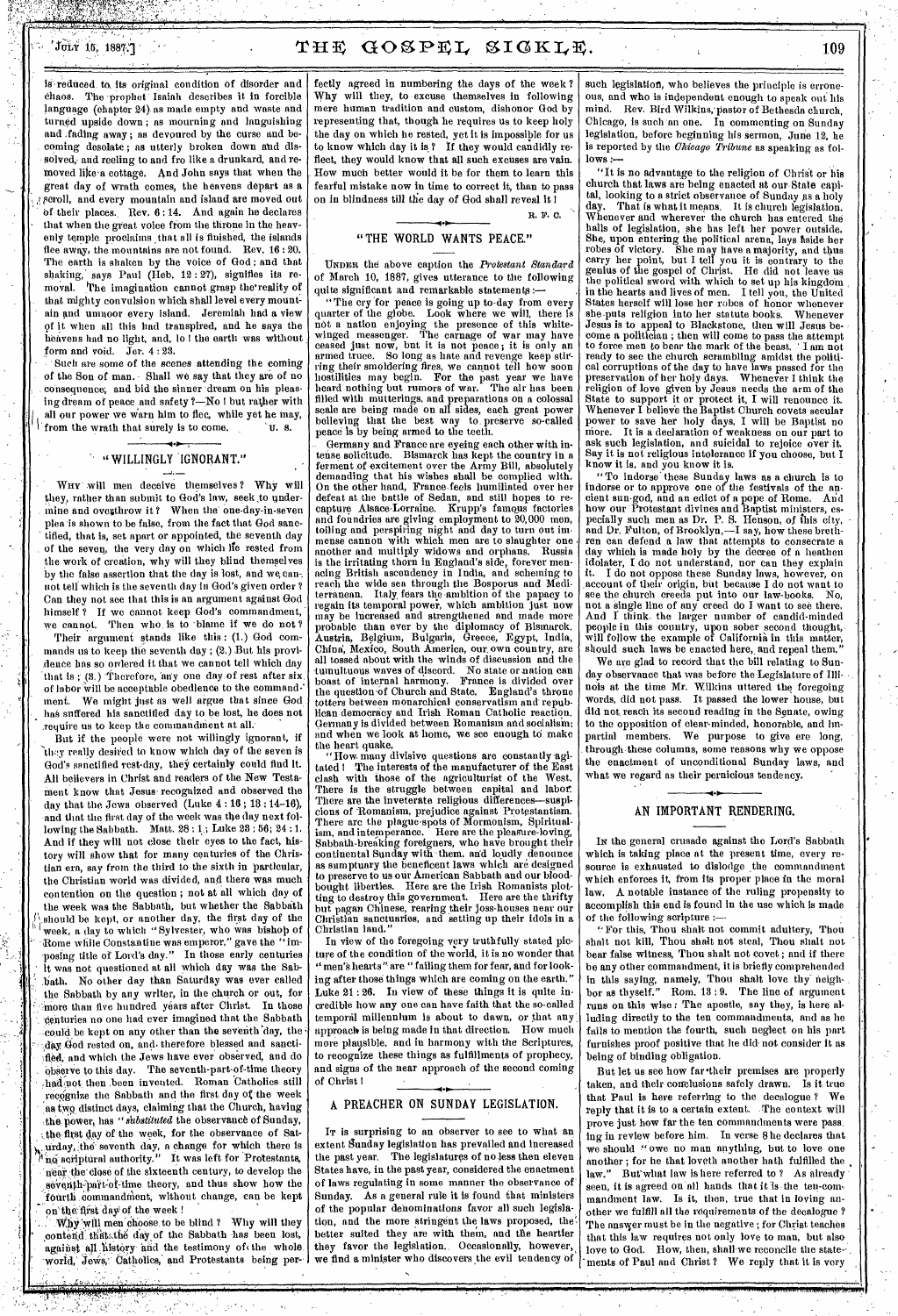a<sub>li</sub>

easily done if we have no pet, theory which is to be allowed to stand in the way of such reconciliation.

:Christ was speaking of the whole law, embracing as it did the first four commandments, which enforced our duty to God, and the last six, which taught our duty, to' our fellow-men. Paul, on the other hand, is giving special attention to that portion of the law embraced in the last six precepts, which regulate our conduct toward our fellow-men. While endeavoring to enforce the obligation to Jove others; he emphasizes that duty by quoting a portion of those commandments which are found in the six that are given on purpose to instruct us as to how we should relate ourselves to them. By examination we shall discover that he mentions five of the precepts so clearly that there can be no mistake as to. the ones' to which *he*  The commandment which he omits alto-. gether is the fifth. Summing up, he says : "If there be any other commandment, it is briefly comprehended in this saying, namely, Thou shalt love thy neighbor as thyself." That is, to be brief, all of the remaining commandments relating to this subject, as. well as those I have already quoted, are embodied in the expression, " Thou shalt love thy neighbor as thyself," not meaning by any means to declare that our duty to God is fulfilled when we love our fellow-men, or that by so doing we are released from our obligation to observe the first four commandments ; but simply that love answers the requirements of the five mentioned by him, and others which bear upon the question of our responsibility to our fellow-men.

, Any other view would be suicidal ; for if the passage claimed perpetuates simply the obligation of the commandments mentioned therein, it not only disposes of the fourth, but also of,the first, second, and third, as these also are not referred to, thereby exonerating us altogether from the duty of worshiping God, avoiding idolatry, profanity, etc.

Here, then, we leave-the matter. If our opponents, in order to get rid of the Lord's Sabbath, are ready to sacrifice all those sacred precepts which show our relation to him, then the extreme desperation of their case has become so manifest as to work a cure for all the injury which,it would be possible for them to do.

In conclusion, we offer the following rendering of the passage, as given in Conybeare and Howson's "Life and Epistles of St. Paul": "For the law which says, Thou shalt not commit adultery, Thou shalt do no murder, Thou shalt not steal, Thou shalt not bear false witness. Thou shalt not covet (and whatsoever other commandment there be), is all contained in this one saying, 'Thou shalt love thy neighbor as thyself. Love works no ill to his neighbor ; therefore love is the fulfillment of the law." It is not claimed, on the one hand, that the foregoing translation is exactly literal; and, on the other hand, it is disclaimed that it is a mere paraphrase. The author sets it forth as a free translation, which is better calculated to- convey to the mind of the English reader a correct idea of the meaning of the great apostle than would be a word for word translation of what he has written.

The name of Dean Howson, a member of the Board of Bible Revision of Great Britain, will have sufficient weight with the scholars of the present day to secure for the translation which he has thus offered their respectful consideration. That translation presents this advantage over the one in our common version ; viz., in substituting the words "whatever other commandment there be" for the words "if there be any other commandment," all difficulty in regard to the seeming uncertainty on the part of the apostle as to whether there were other commandments is removed, and it becomes apparent that he 'used the form of expression under consideration, simply for the sake,of brevity.— W. *II. Littlejohn.* 

## A DISCOURAGING PROSPECT.

AN editorial in the *Protestant Standard* of March 10, 1887, contains the following significant paragraph  $\sim$ 

"We look abroad and around us, and find that nations are acting far from what Isaiah predicted when he-said, 'Nations shall learn war no.more.' Our own government takes the initial steps to reduce the surplus in the Treasury, by.voting millions for defense. Millions of money must go to manufacturing cannon and 'fortifications, and vast quantities of explosive material. But we would have to ,surrender faith in - the Bible if we do not believe that the time is coming when men shall beat their swords into plowshares and their spears into pruning-hooks. The time is surely coining when the trappings will be stripped from the war-horse, the cannon dismounted, and the clarion of ' war.be changed to the notes of peace." •

While the editor of the *Standard* admits the exceedingly discouraging outlook for the millennium, he still perseveres in the hope that it will come sometime. But his hope is based upon an erroneous understanding of the words of the prophet. Isaiah did not prophesy that nations should learn war no more, and it is unaccountably strange how any person of intelligence can claim that he did.

The words that speak of beating swords into plowshares and spears into pruning-hooks, and learning war no more, are found in Isa. 2 : 3, 4, and Micah 4 :3 ; but if the reader will examine the context he will find that the words are what the *people* say shall occur in the last days, and *not* what the *Lord* says. These passages are a prophecy that the temporal millennium would be preached in the last days, and we are having their fulfillment now. If one wishes to know what the *Lord* says for this time, let him read, Joel 3 : 9-14 : "Prepare war. . . beat your plowshares into swords, and your pruning-hooks into spears," etc. And we have a literal fulfillment of this proph-<br>ecy. also. Witness the testimony of the Standard Witness the testimony of the *Standard* above quoted, and the wonderful war preparations going on all over the world.

We thus have the interesting spectacle of many people crying, "Peace and safety," and so fulfilling the prophecy first quoted, and at the same time unprecedented war preparations are going on everywhere. We are in the midst of exceedingly troublous times, and the prospect for universal peace and n reign of Christianity was never so discouraging as at present ; and in this we see a plain fulfillment of the last-named prophecy. And yet people cannot see it, but go right on in blindness, still crying that the good time coming must come.

We believe it will come, but not in the manner that is looked for by the masses. The good time, for the people of God will come when Christ appears the sec. ond time, "without sin unto salvation." Then will be gathered the good and faithful of all ages, who will be taken to dwell with the Lord for a thousand years in heaven. Meanwhile the earth will be desolate and uninhabited save by Satan, who will wander to and fro. That will constitute the binding of Satan, spoken of in Rev. 20 :1-3. He will be unable to do any harm, for there will be none for him to harm. At the close of this thousand years will occur the fulfillment of Rev. 21.

Dear reader, here is a prospect that is truly encouraging, and its consummation is certain, because it is based on the " sure word of prophecy."

## POLITICAL PLATFORM OF THE ROMAN CATHOLIC CHURCH.

To GIVE the Bible to the laity is to east pearls before swine. $-$ *Cardinal Hosius.* 

There is no other remedy for the evil but to put heretics to *death.—Bellarmine.* 

The laity have no jurisdiction and power over the *clergy.—Vouncil of Constance.* 

*/-* Let the public-school system go to where it came from—the Devil. *—Freeman's Journal.* 

We hate Protestantism ; we detest it with our whole heart and soul. *—Catholic Visitor,.*  It is utterly wrong to circulate the Scriptures in

the vulgar *tongue.—Archbishop X6nenes.*  We are not advocates'of *religious* freedom, and we

repeat we are' *not—Shepherd of the Valley.*  Religious liberty is merely endured until the op-

posite can be carried into effect.—Bishop O'Conner God's tribunal and the pope's tribunal are the same. MI other powers are his *subjects.—MUscovius.* 

We will take this country, and build ow institu-tions over the grave of Protestantism.—Priest *Hecker.*   $\mathcal V$ There is, ere long, to be a State religion in this country, and that State religion is to be Roman Catholic.—Priest *Hecker.* 

There can be no religion without the Inquisition, which is wisely designed for the promotion of the true *faith.—Boston Pilot..* 

The exemption of clerical persons has been instituted by the ordination of God and by canonical institutions.— *Council of Trent.* 

I would as soon administer the sacraments to a dog as to Catholics who send their children to the public schools. *—Priest Walker.* 

What Father Walker says is only what has been<br>id by the bishops all over the world, over and over said by the bishops all over the world, again,, in theirpastorals, end we heartily indorse it. *—*  $\bm{\mathit{New}}$  *York Tablet.* 

The pope has redeemed the clergy from the obedience due to princes ; therefore kings are no more the superiors of the *clergy.—Bellarmine.* 

 $^+$  We hold education to be a function of the Church, not of the State; and in our case we do not accept , the State as educator.—New *York Tablet.* 

+ We declare, affirm, define, and pronounce it nec-essary to salvatibn for every human creature to be subject•to the Roman pontiff.— *Cardinal Manning.* 

AccurSed be those very crafty and deeeitfUl societies realled Bible societies, which thrust the Bible into the hands of inexperienced youth.-Pope Pius IX.

As the Church commands the spiritual part of  $\max$ directly, she therefore commands the whole man and all that depends on *man.—Civilta Catholica..* 

The pope has the right to pronounce sentence of deposition against any sovereign, when required by the good of the spiritual *order.—Brocanson's' Review.* 

All those who take from the Church of Rome and from the See of St. Peter, one of the two swords, and allow only the spiritual, are branded for heretics.— *Baronius.* 

 $r$  If the Catholics ever gain (which they surely will do, though at a distant day) an immense numerical superiority, religious freedom is at an *end.—Arch-bishop of St. Louts.* 

Heretics, schisinatics, and rebels to the said Lord the -Pope, or his aforesaid successors, I will, to the uttermost of my power, persecute and wage war with. *—Bishops' Oath.* 

*1--* I do renounce and disown *any* allegiance as due to any heretical king, prince, or state named Protestant, or obedience to any of their inferior magistrates or officers. *—Jesuits' Oath.* 

Our school instruction must be purely materialistic. if the name of the Author of Christianity is mentioned at all, he must be spoken of as one of the men who figured prominently in history.—Western *Watchman.* 

No Bible shall be held or read except by priests. No Bible shall be sold without a license, except upon the pains and penalties of that mortal sin that is neither to .be forgiven in this world or the next.— *Council of Trent.* 

Moreover we confirm and renew the decrees recited above, delivered in former times by apostolic author-<br>ity, agaińst the publication, distribution, reading, and Vossession of books of the Holy Scriptures translated into the vulgar tongue.—Pope *Gregory XVL* 

#### • A GOOD DESCRIPTION.

THE International Sunday-school lesson for June 12 is on the first four commandments, and it Is esting to note the different reasons which different lesson commentators give for keeping the first day of the week instead of the seventh day, as enjoined by the fourth commandment. Dr. Alexander McLaren, of Manchester, England, has an article in the *Sunday-*School Times, in which he says :-

"We have not the Jewish Sabbath, nor is it binding on us. But as men we ought to rest, and, resting, to worship on one day of- the week. The unwritten law of Christianity molding all outward forms by its own free spirit, gradually, and without premeditation, slid from the seventh to the first day, as it had clear right to do."

This is about the best statement of the case that we have yet seen. It is a truth 'that "we have not the Jewish Sabbath," and that it is not binding upon us, because the fourth commandment knows nothing of any such Sabbath. The Sabbath which we have, and which the fourth commandment enjoins upon us, is the Sabbath of the Lord, which is the seventh day of the week. But what we wish to call especial attention to is the, aptness with which the writer describes the change from the seventh day to the first. The law of God did not change, but "the unwritten law of Christianity," which is another term for the natural inclinations of professed Christians, " gradually, and without premeditation, *slid* from the seventh to the first day." That's just it ; that sentence describes the case as

well as, a whole volume could. There was no commandment for the change, but the people gradually *did* over onto the first day of 'the week. In so doing, they clearly slid away from the commandment, which they had no right to do. If they had heeded the commandment, as they ought to have done, they would not have slid ; for 'Inspiration describes the righteous man'thus : "The law of his God is in his heart; none of his steps shall slide." Ps. 37 : 31. When men let go of the commandments of ,God, they are sure to slide.--Signs of the Times.

THE VALUE OF LITTLES. - A chain with all its links sound, except one, is not to be trusted. A pest-house with all its rooms disinfected, except one, is not asafe place to stay in. A payment which lacks one dollar of the amount owed, is not a payment in full. He who sinks within one inch of the rope which is thrown him, perishes as surely as though he were in mid-ocean.

,*416,* 

'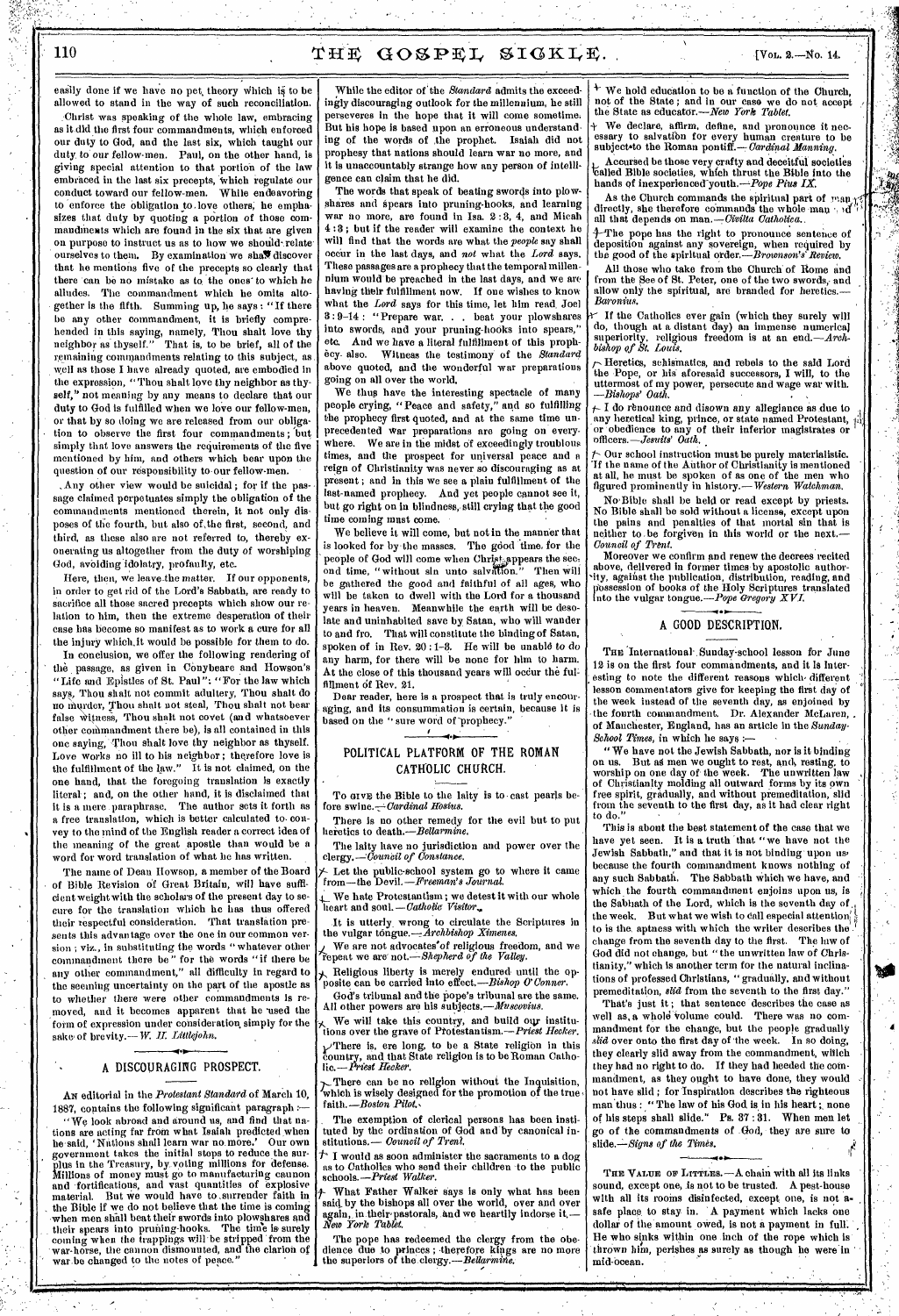# $\text{Juk}$  15, 1887.] **COSPEL GOSPEL SIGKLE.** 111

 $-\Lambda$  liquor tax can only be paid by the ruin of those who pay it. The more the tax, the greater the ruin.

—" If we could make' this country sober," says Lord Coleridge, "We could shut up nine tenths of the prisons."

President Cleveland has issued an order prohibiting liquors from Alaska Territory except for medicinal or religious purposes.

.----Over \$15,000 were expended during the past year by the Scottish Temperance League in the circulation of live temperance literature.

—The, liquor lords would have you believe that a • system that hounds your son into a drunkard's grave, is one,of the fruits and flowers of high civilization. ,

Texas, eighty-two papers declare for prohibition and twenty-one against it ; in Tennessee fiftytwo for it and four against it. Some in both States are silent.

—The National Convention of Brewers voted \$13,- 000 to, the brewers of Michigan, Texas, and Tonnes-sce,. to aid in fighting prohibition, and \$9,000 for anti-prohibition literature.

challenge any man who understands the nature of ardent spirits, and yet for the sake of gain continues to, engage in the traffic, to show that he is not in- . volved in the guilt of murder.—Lyman *Beecher.* 

=Thirteen. Years ago a hospital was started in Lon-don on the plan of discarding the use of alcohol ex-cept where every other Means failed. Since the beginning, 'only four cases out of tens of thousands have been treated with alcohol, and the percentage of recoveries has been much larger than in any other hospital.-London Times.

Last year tax was paid upou 3,510,898,488 cigars. The Serage smoker is content with a cigar worth \$30 per thousand, or one that retails at five cents. On that basis there annually goes up in smoke \$180,000,- 000, or \$15,000,000 every month, or \$500,000 every day. In addition, boys waste on cigarettes \$6,500,000, and those who prefer a pipe, a further sum of \$20,-000,000. .

=There has, been a considerable falling off in the manufacture and sale of intoxicants in India during the past year. The out-stills have been reduced in number from forty-three to thirty-eight. There are also now only sevdnteen shops for the sale of opium, . whereas-live .years ago there-were twenty-eight, - The gross falling off in the revenue from opium, as compared with 1885, Is 5.22 per cent, and in liquor, 7.8 per cent,

you hate a drunkard? Then you are a poor tem-<br>perance man. You uever saw a moderate drinker but<br>what cursed the drunkard. The only friends the poor drunkard has are the people who try to take drink out of his reach. The best guide in reaching a conclusion in the matter is "to put yourself in his place ;" to suppose it were your son, or your brother, or your father that was a slave of his appetite for drink.

• — —To support government by propagating vice, is • to support it by means which destroy the end for which it was originally established, and for which its continuance is to be desired. If the expenses of the government cannot be defrayed but by corrupting the morals, of the people, I shall, without scruple, declare that that money ought not to be raised nor the de signs of the government to be supported.—Dr. *Samuel Johnson,* 

---The —The man who sits down and whines that prohibition won't prohibit, is like a man who sits down in the fence corner and whines that his plow won't plow of itself. A prohibitory law is only the tool with which the work of abolishing the liquor traffic is to *be* done, and the people must give impetus and action. To say that prohibition does n't prohibit is only to say that the people are too indolent to make it effective: They must beswaked up.— *71he Quill.* 

.--The *Portland Herald,* of Maine, asks what prohi- .r bition has done for the State, and then answers as fol-

- 
- 
- 
- lows it has improved,the farms and homes. It has made liquor-selling a disgrace. it' has 'banished liquor from the grocery. it-has, banished every brewery and distillery. -It hag:banished liquors from public entertainments.

It has driven liquor from a large majority of towns. It has confined it largely to the slums of the cities.

It has driven about all, except the lowest classes, from the trafic.

It has largely reduced the amount of drunkenness. It has largely reduced the amount of drunkenness.<br>
It has reduced the internal revenue tax per capita<br>
•• to' about-.one•fortleth of the average of the whole<br>
••country

It has increased the number of persons to each saloon to about three times the average of the whole country.<br>It forgely dided in sequely our State-prison convicts to sone in scope of the population, while the average in the sound in the second second second.

; Av..04Arlak.X•its',A":,,P4fxr,' •

"The field is the world." as its pastor.

**THE Brief mention of work done and results accomplished** by Seventh-day Adventists, in different parts of the field, according to reports received since our last issue:—

KANSAS.—A protracted effort at Moran awakens considerable interest.

ARKANSAS. - Twelve converts have signed the church covenant at Harrison as the result of a series of meetings.

MAINE.--General meeting held at Waterville, and plans laid for the prosecution of the work during the season.

Onto.—Eleven believers at Liberty Center sign the church covenant; tent meetings are in progress at

Mc Clure.<br>• NEW ZEALAND.—The church at Auckland continues to receive accessions, and a church structure has been erected and finished.

Imumns.—Four believers baptized at Rockford, and a church of nine members organized ; tent meetings in progress at Marshall.

NEW YORK.—Nine converts receive baptism at Syracuse, having been brought into the faith through the work of the mission at that city.

VIRGINIA.--Tent meetings held at Mount Crawford result thus far in awakening a large degree of interest and a spirit of inquiry among the people.

Iowa.—The State camp-meeting at Des Moines<br>was attended by upwards of 1,200 believers, and was<br>in every respect successful, fifty-eight couverts receiving baptism.

TEXAS.—Four new converts at Kaufman, at which place a church has recently been organized ; tent meetings being held at Wilson's Chapel ; tent meetings at Black Jack Grove result in thirty converts.

INDIANA.—Tent meetings are in progress at North Salem, Fountaintown, and Morocco ; Sabbath-school of- twenty-three members organized at Sullivan, at which place nine have. recently embraced the faith.

MINNEBOTA.—About .1,000 believers attended the camp-meeting at St. Paul, and the number of converts gained 'was thirty-five ; the sales of denominational books in Minnesota the past year amounted to \$21,000.

KENTUCKY.—A general meeting of the believers at Glasgow and vicinity was held at that place, June 9, resulting in the encouragement of all, and, the perfecting of plans for labor the present summer; tent meetings are being held in Metcalfe and Shelby counties.

WISCONSIN.—The State camp-meeting was held at Beaver Dam, June 15-21, and was successful ; twentyone converts were baptized ; at the State Conference, held in connection with the camp-meeting, nine ministers, six licentiates,' and three colporters were com-missioned to labor publicly in the Conference for the ensuing year.

NEBRASKA.—Eld. O. A. Johnson reports the fol-<br>lowing items of interest among the Scandinavians in Nebraska : Several individuals embrace the faith in Fillmore County, and a Sabbath-school has been organized ; church at Otis receives one new member ; four converts receive haptism at Dunbar; the Decatur church receives one new member ; five additional believers reported at Omaha.

 $M$ ICHIGAN.— $\Lambda$  series of meetings held at Camden Center iesuits favorably ; church at Carson City receives four.accessions ; tent meetings being held at Hastings ; Elds. Horton and Lay report the baptism of twentyeight converts at several different points which they 'have visited ; tent meetings in progress at Bellaire, Clare, and Webberville ; the camp-meeting at Alma was attended by about six hundred believers, and thirty-two converts received baptism.

# **The Theological World.**

. It is reported that the league against atheism is *doing* effective *service* in France.

.Mr. Moody's school for Bible study and methods of Christian work, will be held at Northfield, Mass., Aug. 2-11.

....It is stated, upon what seems to be good authority, that Spiritualism is proportionately more widely accepted in France than in this country.

....Negotiations looking to the, *union* of the Wal-densian and Free Italian churches in Italy, have failed, and the matter has been indefinitely postponed.

...At a recent meeting of the Norwegian Lutheran Synod, at Stoughton, Wis., the controversy over predestination caused a very formidable division.

....A writer in the *Gospel in all Lands* says that in Mexico the men are virtually infidels, but that Romanism has a strong hold upon the women and children.

*Cemperance Quilook. Photes from the field.* Stowe, Charles Stowe, son of Mrs. Harriet Beecher has been elected by the. officers of Plymouth Church

> The Turkish Government has a tender care for Mohammedanism. As an example of this care, it is stated that the Government has prohibited the use of "Paley's Evidences of Christianity" in Robert College, near Constantinople, because it contains several chapters against Mohammedanism. •

. The General Assembly of the United Presbyterian Church at its late session, adopted a resolution, re-af-firming the action of the General Assembly of 1884 in recommending the sessions of churches to provide unfermented wine for the communion.

.The Congregational, Presbyterian, and Reformed churches in Japan are now united under what is known as the Syuod of the United Church of Christ, and a movement which gives promise of success is being made for the more 'intimate union of these churches.

..The Jesuits of Canada, whose estates were declared forfeited a number of years ago, are clamoring for their restoration, and with a fair prospect of suc-cess. The valuation of these estates amounts to an enormous sum, and they ask that the amount be made good to them from the Dominion treasury.

....On Tuesday, June 21, there was a " jubilee celebration" in the church of the Holy Innocents, New York City, in the form of a "solemu requiem mass for the repose of the souls of the 1,500,000 persons who have perished from hunger and evictiou during the fifty years of England's misrule in Ireland."

. At the late meeting of the Synod of the Reformed Presbyterian Church at Newburg, N. Y., resolutions were passed prohibiting the election to office of any member of the church who uses tobacco in any form. This action was followed by a severe arraignment of secret societies, particularly the Masonic order.

A church census was taken on a recent Sunday at Troy, N. Y., which revealed the fact that of the .30,000 persons who attended church services on that particular morning 21,116 were Roman Catholics, 1,956 were Presbyterians, 1,484 were Methodists, 1,215 were Episcopalians, 1,045 were Baptists, 110 were Universalists, and 85 Unitarians.

Quite remarkable results are being accomplished by the Evangelical Society among the Catholics of Belgium. Eighty congregations and preaching places have been established; seventeen pastors, five candidates, and five colporters are engaged in the work. The number of Sunday schools established is fiftyseven, with an attendance of 2,350 children.

....As indicative of the hatred entertained by the Catholics for the Bible, the *Universe*, a Roman Catholic lie organ, says of the 'British and Foreign Bible Society, that it is a "criminal association," and affirms it is "the most flagrant instance of systematized plunder, undertaken for the worst of motives, and -perpetuated by the worst of agents." The *New York Observer* fitly calls this "a brilliant specimen of condensed wormwood."

....The Board of Visitors, to whom was referred the Andover controversy, made their decisions known on the 17th ult. They sustain the charges against Professor.Smyth on three points,—the fallibility of the Bible in some of its teachings, the inability of man to repent without a kuowledge of God and of Christ, and probation after death, The charges against the other professors were not sustained,—a discrimination which considerably amazed the "Andover party."

....The amount of capital bearing revenue in possession of the Roman Catholic Church in Canada, is estimated at fifty million dollars, yielding an annual revenue of three million dollars ; which, together with the amounts received by the Church from other sources, makes an annual revenue of eleven million dollars. In striking contrast with this it is stated that the annual revenue of all the Protestant bodies of Canada together does not exceed eleven million dollars.

....On account of the threats of the French Government, the pope has Withdrawn the appointment of Mgr. Agilardi to be Nuncio at Peking. Heretofore, France has represented Catholic interests at Peking. But as the Chinese Government is very anxious for a change, it has conferred upon one of the resident Catholic Bishops the rank of mandarin, and thus in him the pope will have a legate on the spot, through whom he can communicate his views to the Chinese government, and carry on such negotiations as are desired.

.Evidences continue to accumulate indicating a revolution of sentiment on the question of baptism. In speaking of the frequency of instances in the 'popular churches where immersion is administered at the only true mode of baptism, the *Standard* says : " Our New 'York correspondent recently wrote of the building of baptisteries in Episcopal church edifices. in that city. We are informed that a baptistery is to be placed in the building.of the Union church. in Kenwood, one of our suburbs; which is now under construction. It looks as if all churches would soon be obliged, by the- opinion of their members, to provide for such de-mands as are continually being made by the enlightened."